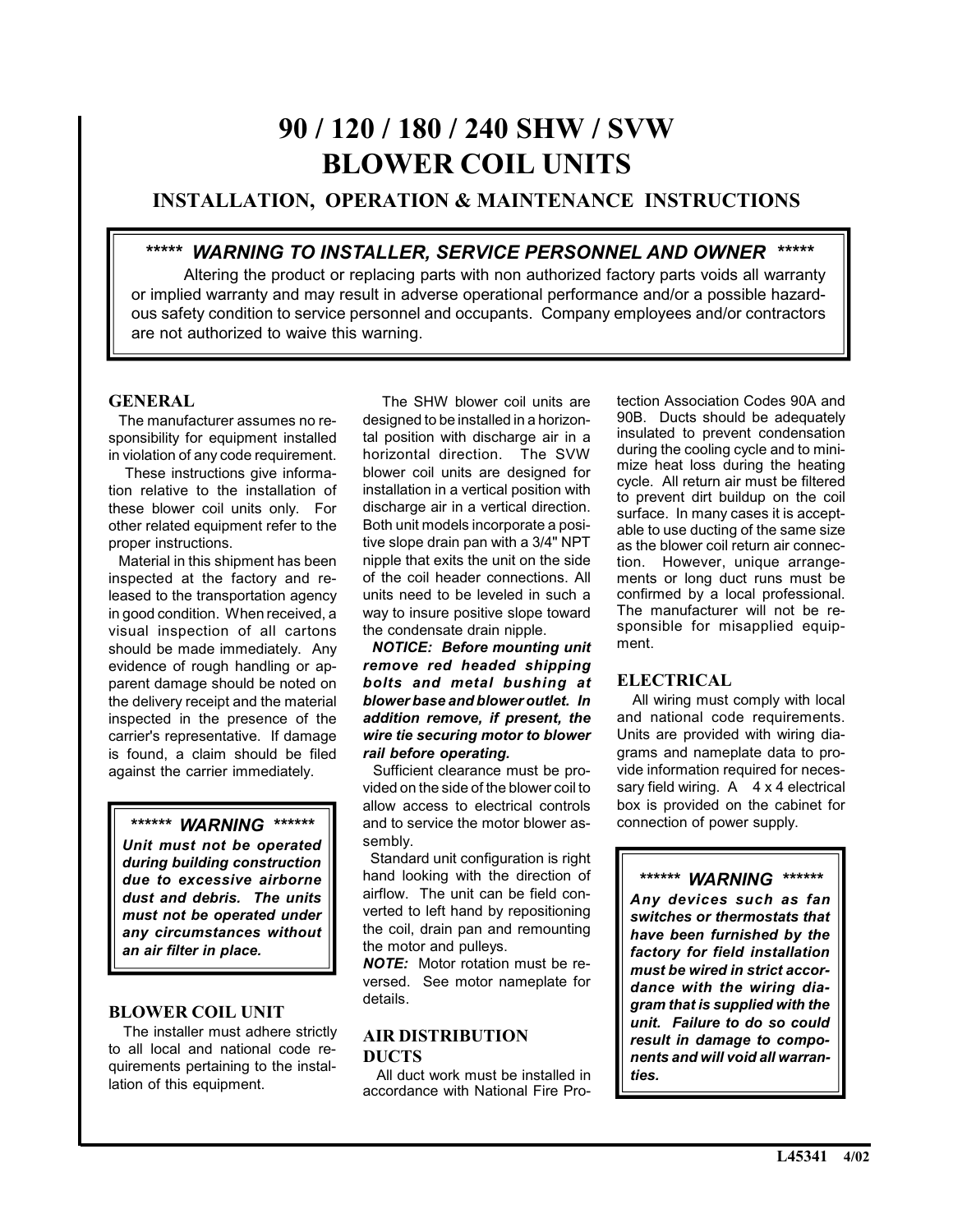#### **PIPING**

 These units employ a hydronic coil designed for use with either hot or chilled water. Each coil has a 1/4 inch bleed line.

 All piping must be adequately sized to meet the design water flow requirements as specified for the specific installation. Piping must be installed in accordance with all applicable codes. All chilled water piping must be insulated to prevent condensation.

*\*\*\*\*\*\* WARNING \*\*\*\*\*\**

*When connecting piping or valve kits to blower coil units, do not bend or reposition the coil header tubing for alignment purposes. This could cause a tubing fracture resulting in a water leak when water pressure is applied to the system.*

 The piping connections on the equipment are not necessarily indicative of the proper supply and return line sizes. To minimize restrictions, piping design should be kept as simple as possible.

**Caution:** Prior to connecting to the blower coil all external piping must be purged of debris.

 Condensate drain lines must be installed with adequate slope away from the unit to assure positive drainage. Since the drain pan is located on the suction side of the blower, a negative pressure exists at the drain pan and a minimum trap of 2 inches must be provided in the drain line to assure proper drainage. *NOTE:* Drain pan has positive slope to the nipple which is located on the coil connection side of the unit.

#### **GENERAL PIPING PRECAUTIONS**

1. Flush all field piping prior to connection to remove all debris. 2. Use wet cotton rags to cool valve bodies, if present, when soldering. 3. Open all valves (mid-way for hand valves, manually open on motorized valves) prior to soldering. 4. When soldering to bronze or brass, heat the piping while in the socket/cup and begin introducing

the solder when the flux boils rapidly. Avoid direct flame into the solder joint.

5. Heat can only be applied to the cup of the valve body for a minimal time before damage occurs (even with the use of wet rags.

6. Avoid rapid quenching of solder joints as this will produce joints of inferior quality.

7. The coil header or valve package will not support the weight of the connecting pipes. All pipes which are connected to the unit must be completely supported prior to connection to the unit.

8. Provisions must be made for expansion and contraction of piping systems. All horizontal and vertical risers, including runouts, must be able to withstand significant movement with temperature changes. Failure to do so will result in damage and failure of piping, fittings and valves throughout the building.

9. Never insulate the heads or motorized portion of control valves. Damage can occur in the form of excessive heat build up and interference to the operation and moving parts may result.

10. All piping fabricated in the field should be installed with consideration of additional space for any electrical routing that may be required.

11. Connect all piping per accepted industry standards and observe all regulations governing installation of piping systems. When all connections are complete the system must be pressure tested. Repair any solder joint leaks and gently tighten any leaking valve packing nuts and piping accessories as required. Hydronic systems are not designed to hold pressurized air and should only be tested with water.

#### **PIPING INSULATION**

 After the system has been proven leak free, all lines and valve control packages must be insulated to prevent condensate drippage or insulated as specified on the building plans.

*Note:* Many valve packages will not physically allow all components to fit over an auxiliary drain pan. It is the installers responsibility to capture all condensation or insulate the piping to ensure adequate condensation prevention.

#### **DUCT WORK**

All duct work must be installed in accordance with industry accepted practices, and all applicable national and local code requirements.

#### **NOISE**

These blower coil units are designed for quiet operation, however, all air handling equipment will transfer some amount of noise to the conditioned space. This should be taken into consideration when planning the location of the equipment.

#### **MOUNTING**

It is important to ensure that the blower coil unit is securely mounted and the structure is sufficient to support the weight of the equipment. The SHW blower coil units are intended to be mounted with a support angle or channel located under the unit. There are 7/8" knockouts located at all four corners top and bottom which permits field supplied hanging rods to extend through the unit to secure to the field supplied angle or channel. (See figure 1) All anchors for mounting the equipment must be placed and sized to ensure a safe and durable installation. When necessary use shims to obtain the proper level. This will ensure that the condensate will drain from the unit.

#### **INSTALLATION PRECAUTIONS**

Installation of this equipment should only be performed by properly trained personnel to ensure proper installation and the safety of the installer. The following are some precautions to be followed for typical installations.

1. Always use proper tools and equipment.

2. No wiring or other work should be attempted without first ensuring that the blower coil is completely disconnected from the power source and locked out. Always verify that a good ground connection exists prior to energizing any power sources.

3. Always review the nameplate on each unit for proper voltage and control configurations. This infor-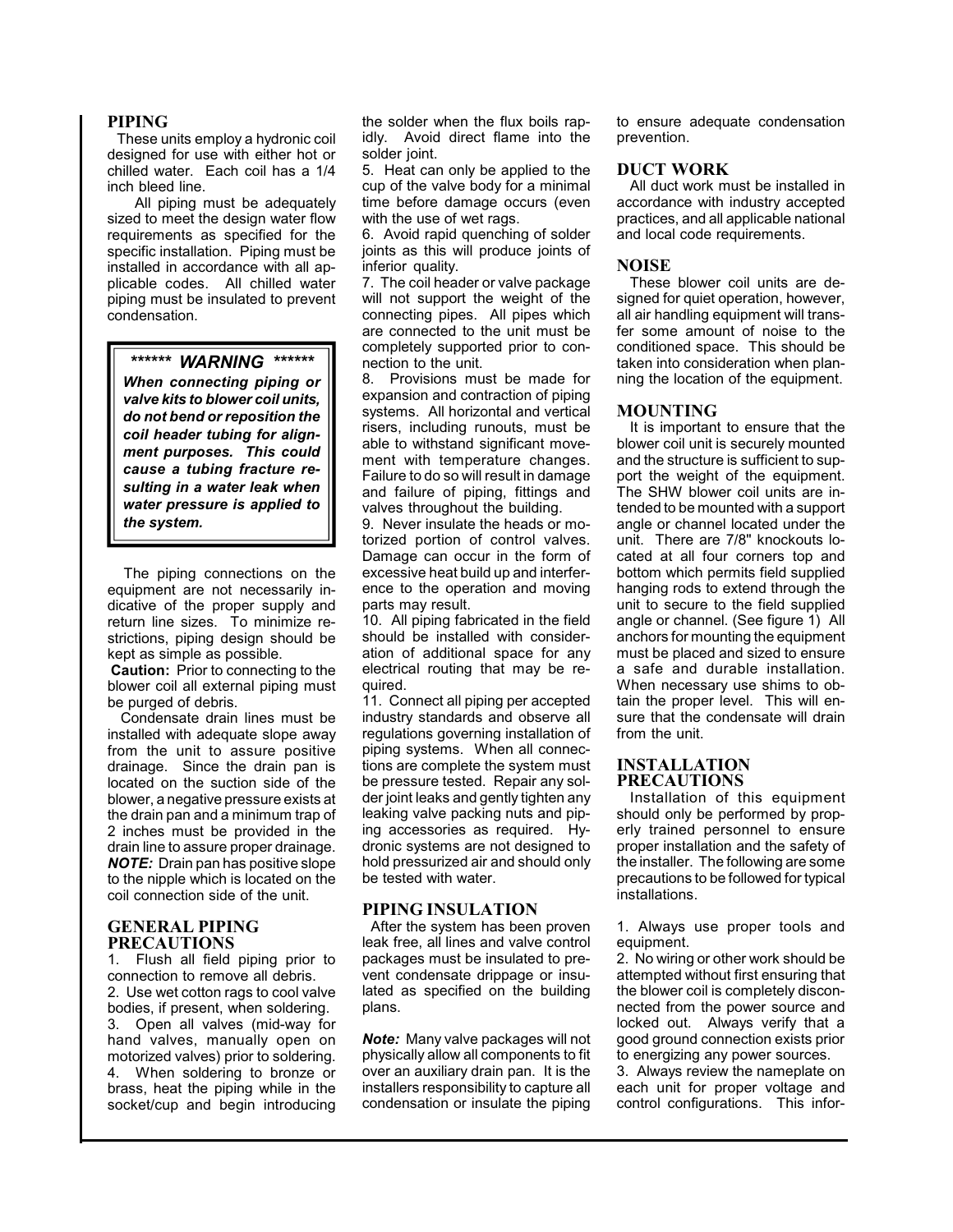

mation is determined from the components and wiring of the unit and may vary from unit to unit.

4. When soldering or brazing to the unit it is recommended to have a fire extinguisher readily available. When soldering close to valve packages or other components heat shields or wet rags are required to prevent damage.

5. When the blower coil unit is in operation components are rotating at high speeds.

6. Units must be installed level to ensure proper drainage and operation.

7. Check unit prior to operation to ensure that the condensate water will drain toward the drain connection. An auxiliary overflow pan may be required as a back up to a clogged primary drain.

8. Be sure that the drain pan is free from foreign material prior to start up.

9. Check filter media installation to ensure that it is installed correctly. Use the directional arrows or other information on the filter to determine the proper flow direction.

10. Ensure that the air distribution system does not exceed the external static rating of the unit. This could cause the motor to activate its internal motor temperature protector and shut off on safety.

*\*\*\*\*\*\* WARNING \*\*\*\*\*\* The manufacturer does NOT WARRANT equipment subjected to abuse. Metal chips, dust, drywall tape, paint over spray, etc. can void warranties and liability for equipment failure, personal injury and property damage.*

#### **START-UP OPERATION Pre-start Check**

1. Check that supply voltage matches nameplate data.

2. Ensure that the unit is properly grounded.

3. With power off, ensure that the blower wheel(s) rotate freely and quietly.

4. Check that coil(s), valves and piping have been leak checked and insulated as required.

5. Ensure that all air has been vented from the system.

6. Install all panels.

7. Install any filters which may have been removed during the installation process.

#### *\*\*\*\*\*\* WARNING \*\*\*\*\*\**

 *Always wear eye protection. When blower coil is operating, some components are operating at high speeds. Personal injury can result from touching these items with any object*

 *All electrical and service access panels must be returned and secured in their proper place.*

 *Clear surrounding area of all tools, equipment and debris.*

 *Check the entire unit to ensure it's cleanliness.*

#### **Blower Speed Adjustment**

 Adjustment of blower speed is made by loosening the set screw in the outer (movable) pulley face and turning this face half or full turns only, so that the adjusting set screw will be positioned precisely over the flat on the pulley hub. Speed is reduced by adjusting the pulley faces so that they are further apart; speed is increased with faces closer together. Check all of the pulleys' set screws for tightness.

#### **Inspection and Cleaning**

Before start-up all of the components should be given a thorough check. Optimal operation of this equipment requires cleanliness. Often after installation of this equipment additional construction activities occur. Care must be taken to protect the equipment from debris during these construction phases.

#### **MAINTENANCE**

 To achieve maximum performance and service life of each piece of equipment a formal schedule of regular maintenance should be established and maintained by a certified contractor.

 The following is provided as a recommended maintenance schedule. Specific instructions for maintenance procedures are given after the check list.